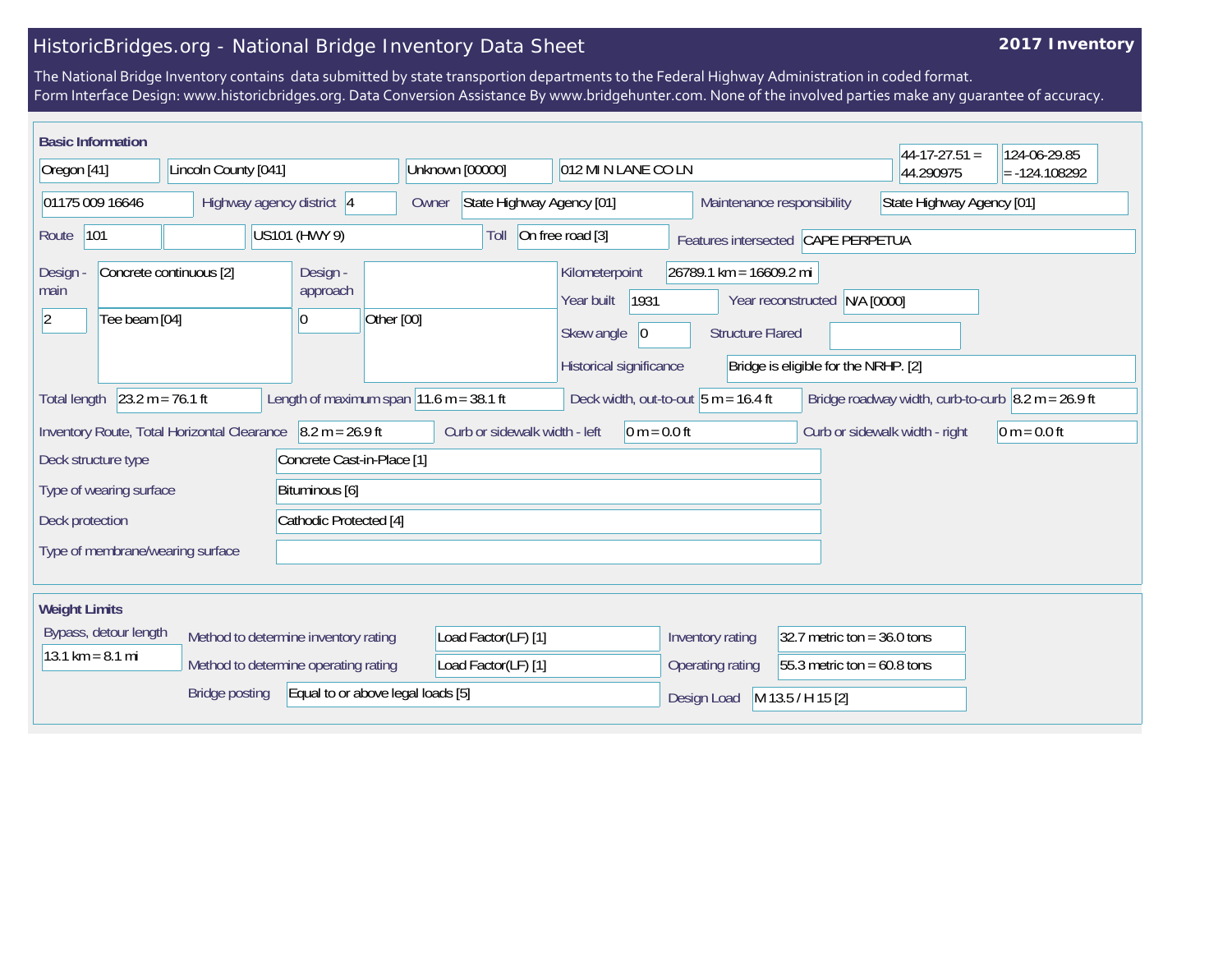| <b>Functional Details</b>                                                                                                             |                                          |                                             |                                                |                                  |                                                       |  |
|---------------------------------------------------------------------------------------------------------------------------------------|------------------------------------------|---------------------------------------------|------------------------------------------------|----------------------------------|-------------------------------------------------------|--|
| Average daily truck traffi<br>Average Daily Traffic<br>3000                                                                           | Year 2014<br> 13<br>%                    |                                             | 3000<br>Future average daily traffic           | Year                             | 2033                                                  |  |
| Road classification<br>Principal Arterial - Other (Rural) [02]                                                                        | Lanes on structure 2                     |                                             |                                                | Approach roadway width           | $8.2 m = 26.9 ft$                                     |  |
| Type of service on bridge Highway [1]                                                                                                 | Direction of traffic 2 - way traffic [2] |                                             |                                                | Bridge median                    |                                                       |  |
| No parallel structure exists. [N]<br>Parallel structure designation                                                                   |                                          |                                             |                                                |                                  |                                                       |  |
| Type of service under bridge                                                                                                          | Lanes under structure<br>$\overline{0}$  |                                             | Navigation control                             | Not applicable, no waterway. [N] |                                                       |  |
| $0 = N/A$<br>Navigation vertical clearanc                                                                                             |                                          | Navigation horizontal clearance $ 0 = N/A $ |                                                |                                  |                                                       |  |
| Minimum navigation vertical clearance, vertical lift bridge                                                                           |                                          |                                             | Minimum vertical clearance over bridge roadway |                                  | $30.48 \text{ m} = 100.0 \text{ ft}$                  |  |
| Minimum lateral underclearance reference feature Feature not a highway or railroad [N]                                                |                                          |                                             |                                                |                                  |                                                       |  |
| Minimum lateral underclearance on left $0 = N/A$<br>Minimum lateral underclearance on right $0 = N/A$                                 |                                          |                                             |                                                |                                  |                                                       |  |
| Minimum vertical underclearance reference feature Feature not a highway or railroad [N]<br>Minimum Vertical Underclearance $ 0 = N/A$ |                                          |                                             |                                                |                                  |                                                       |  |
| Appraisal ratings - underclearances N/A [N]                                                                                           |                                          |                                             |                                                |                                  |                                                       |  |
| <b>Repair and Replacement Plans</b>                                                                                                   |                                          |                                             |                                                |                                  |                                                       |  |
| Type of work to be performed                                                                                                          | Work done by                             | Work to be done by contract [1]             |                                                |                                  |                                                       |  |
| Widening of existing bridge or other major structure                                                                                  |                                          |                                             |                                                |                                  |                                                       |  |
| without deck rehabilitation or replacement [33]                                                                                       | Bridge improvement cost                  | 243000                                      | Roadway improvement cost                       |                                  | 24000                                                 |  |
|                                                                                                                                       | Length of structure improvement          | $23 m = 75.5 ft$                            |                                                | Total project cost               | 389000                                                |  |
|                                                                                                                                       | Year of improvement cost estimate        | 2011                                        |                                                |                                  |                                                       |  |
|                                                                                                                                       | Border bridge - state                    |                                             |                                                |                                  | Border bridge - percent responsibility of other state |  |
|                                                                                                                                       | Border bridge - structure number         |                                             |                                                |                                  |                                                       |  |